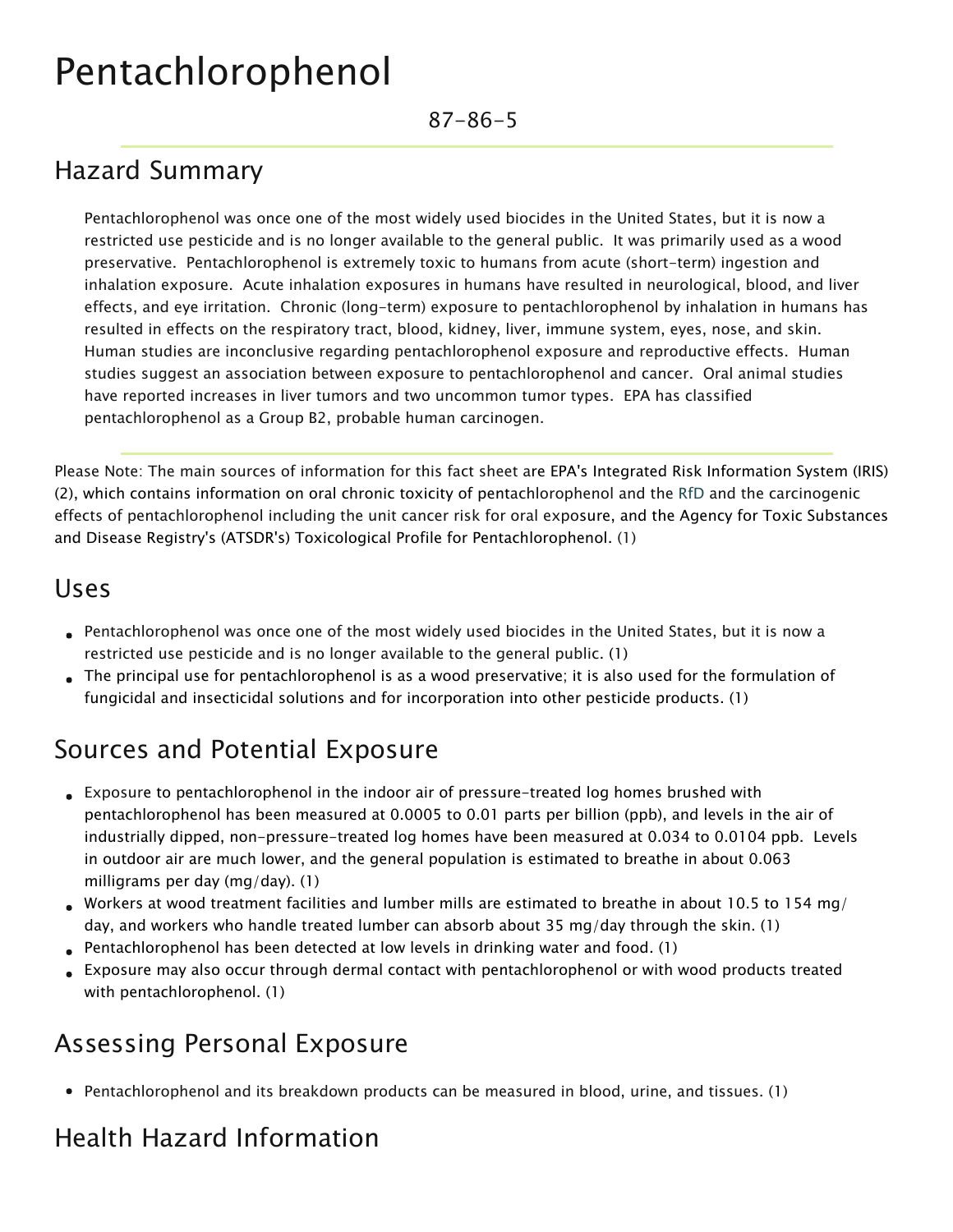Acute Effects:

- Pentachlorophenol is extremely toxic when ingested by humans. (2)
- Acute inhalation exposure to pentachlorophenol in humans may result in effects on the cardiovascular system, blood, liver (jaundice), and eyes (visual damage and irritation). (1,3)
- Neurological effects reported following exposure of humans to high levels of pentachlorophenol include lethargy, tachypnea, tachycardia, delerium, and convulsions. (1)
- Animal studies have reported effects on the cardiovascular system, blood, liver, immune system, and central nervous system (CNS) from acute oral exposure to pentachlorophenol. (1)
- Tests involving acute exposure of rats and mice have shown pentachlorophenol to have [high](https://www.epa.gov/haps/about-health-effects-fact-sheets) toxicity from inhalation exposure and [extreme](https://www.epa.gov/haps/about-health-effects-fact-sheets) toxicity from oral exposure. (1,4)

Chronic Effects (Noncancer):

- Chronic exposure by inhalation to pentachlorophenol in humans has resulted in inflammation of the upper respiratory tract and bronchitis, blood effects such as aplastic anemia, effects on the kidney and liver, immunological effects, and irritation of the eyes, nose, and skin. (1,3)
- Chronic oral exposure to pentachlorophenol in animals has resulted in effects on the liver, kidney, blood, endocrine, immune system, and CNS. (1,2,5)
- EPA has not established a Reference Concentration ([RfC\)](https://www.epa.gov/haps/health-effects-notebook-glossary) for pentachlorophenol. (2)
- The Reference Dose [\(RfD\)](https://www.epa.gov/haps/health-effects-notebook-glossary) for pentachlorophenol is 0.03 milligrams per kilogram body weight per day (mg/kg/d) based on liver and kidney pathology in rats. The [RfD](https://www.epa.gov/haps/health-effects-notebook-glossary) is an estimate (with uncertainty spanning perhaps an order of magnitude) of a daily oral exposure to the human population (including sensitive subgroups) that is likely to be without appreciable risk of deleterious noncancer effects during a lifetime. It is not a direct estimator of risk but rather a reference point to gauge the potential effects. At exposures increasingly greater than the [RfD](https://www.epa.gov/haps/health-effects-notebook-glossary), the potential for adverse health effects increases. Lifetime exposure above the [RfD](https://www.epa.gov/haps/health-effects-notebook-glossary) does not imply that an adverse health effect would necessarily occur. (2)
- EPA has high confidence in the study on which the [RfD](https://www.epa.gov/haps/health-effects-notebook-glossary) is based because a moderate number of animals/sex were used in each of three doses, a comprehensive analysis of parameters was conducted, and a reproductive study was also performed; medium confidence in the supporting database because only one chronic study is available; and, consequently, medium confidence in the [RfD.](https://www.epa.gov/haps/health-effects-notebook-glossary) (2)
- The California Environmental Protection Agency (CalEPA) has calculated a chronic inhalation reference exposure level of 0.1 milligrams per cubic meter (mg/m<sup>3</sup>) based on a route to route extrapolation of EPA's [RfD](https://www.epa.gov/haps/health-effects-notebook-glossary). (9)

Reproductive/Developmental Effects:

- One study reported that 22 out of 90 women with histories of spontaneous abortions, unexplained infertility, or menstrual disorders were found to have elevated blood levels of pentachlorophenol and/or lindane. However, a direct causal relationship with pentachlorophenol exposure cannot be inferred from this study due to the presence of lindane in the blood and other possible confounding factors. (1)
- Oral animal studies suggest that exposure to pentachlorophenol decreases the survival of the offspring in rats. Other oral animal studies have found evidence that pentachlorophenol produces maternal toxicity (depressed maternal body weight), but does not cause birth defects. (1,2)

Cancer Risk:

- Case reports suggest a possible association between inhalation pentachlorophenol exposure and cancer (Hodgkins disease, soft tissue sarcoma, and acute leukemia); however, concommittent exposure to other toxic substances may have contributed to the reported carcinogenic effects. (1)
- Oral animal studies have reported increases in liver tumors (hepatocellular adenomas and carcinomas) and two uncommon tumors (adrenal medulla pheochromocytomas, hemangiosarcomas, and hemangiomas) in mice. (1,2)
- EPA has classified pentachlorophenol as a Group B2, probable human carcinogen. (2)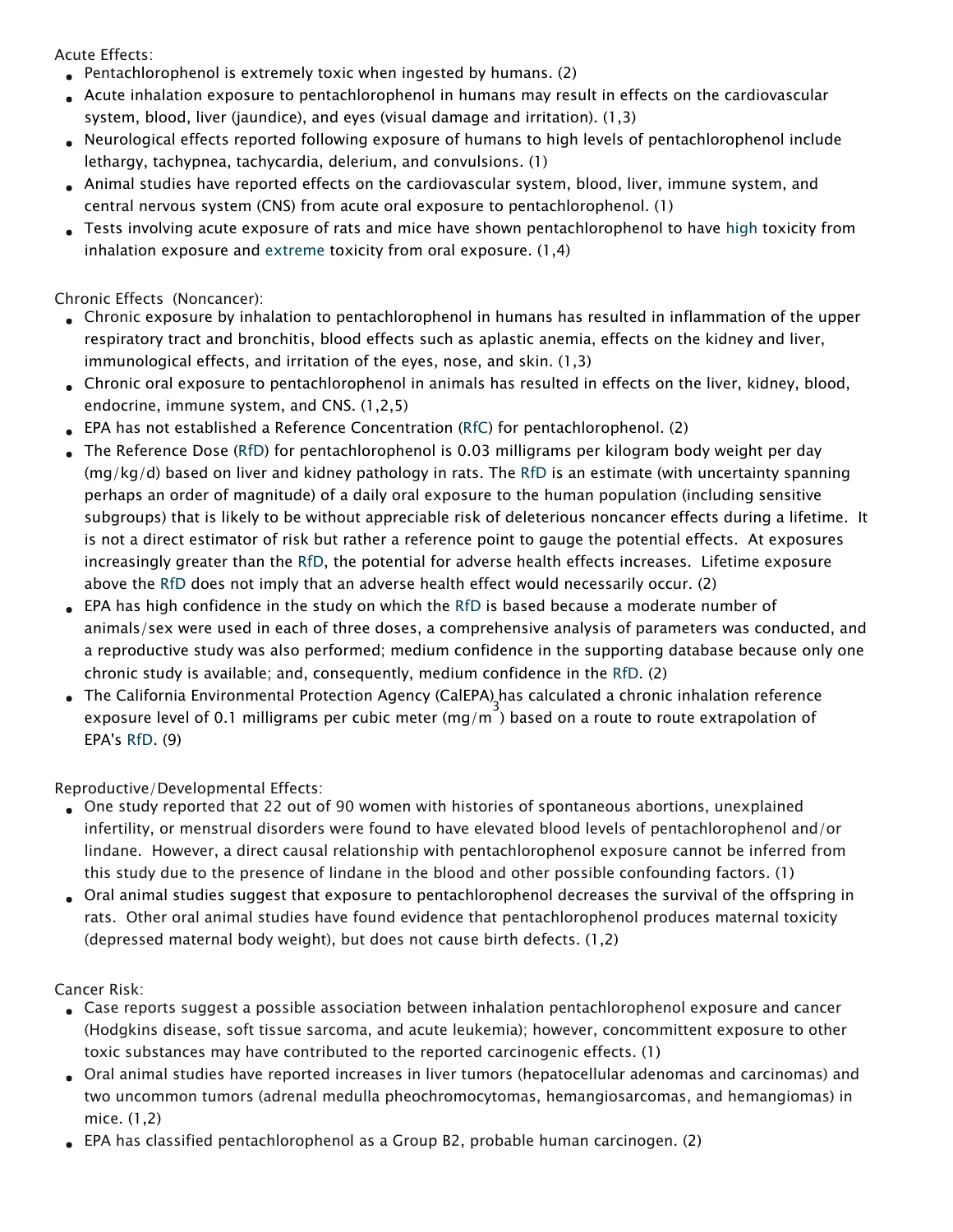- EPA uses mathematical models, based on animal studies, to estimate the probability of a person developing cancer from ingesting water containing a specified concentration of a chemical. EPA calculated an oral unit risk estimate of 3  $\times$  10<sup>-6</sup> (µg/L)<sup>-1</sup>. EPA estimates that, if an individual were to ingest water containing pentachlorophenol at an average concentration of 0.3 µg/L over his or her entire lifetime, that person would theoretically have no more than a one-in-a-million increased chance of developing cancer as a direct result of ingesting water containing this chemical. Similarly, EPA estimates that ingesting water containing 3.0 µg/L would result in not greater than a one-in-hundred thousand increased chance of developing cancer, and water containing 30 µg/L would result in not greater than a one-in-ten thousand increased chance of developing cancer. For a detailed discussion of confidence in the potency estimates, please see IRIS. (2)
- EPA has also calculated an oral cancer slope factor (CSF) of 0.12 (mg/kg/d)  $^{-1}$ . (2)

### Physical Properties

- Pentachlorophenol exists as colorless or white crystals (when pure) with a sharp, phenolic odor when hot, but very little odor at room temperature. (1)
- The odor threshold for pentachlorophenol is approximately 12 parts per million (ppm). (1)
- Impure pentachlorophenol is dark gray to brown and exists as dust, beads, or flakes. (1)
- The chemical formula for pentachlorophenol is C HCl O, and its molecular weight is 266.35 g/mol. (1)
- The vapor pressure for pentachlorophenol is 0.00 $\overset{6}{\circ}$ 011  $^5$ mm Hg at 25 °C, and it has a log octanol/water partition coefficient (log K ) of 5.01. (1)

Conversion Factors:

To convert concentrations in air (at 25 °C) from ppm to mg/m  $\frac{3}{1}$  mg/m  $\frac{3}{1}$  = (ppm)  $\times$  (molecular weight of the compound)/(24.45). For pentachlorophenol: 1 ppm = 10.9 mg/m<sup>3</sup>. To convert concentrations in air from  $\mu$ g/m<sup>3</sup> to mg/m : mg/m = ( $\mu$ g/m )  $\times$  (1 mg/1,000  $\mu$ g).

Health Data from Inhalation Exposure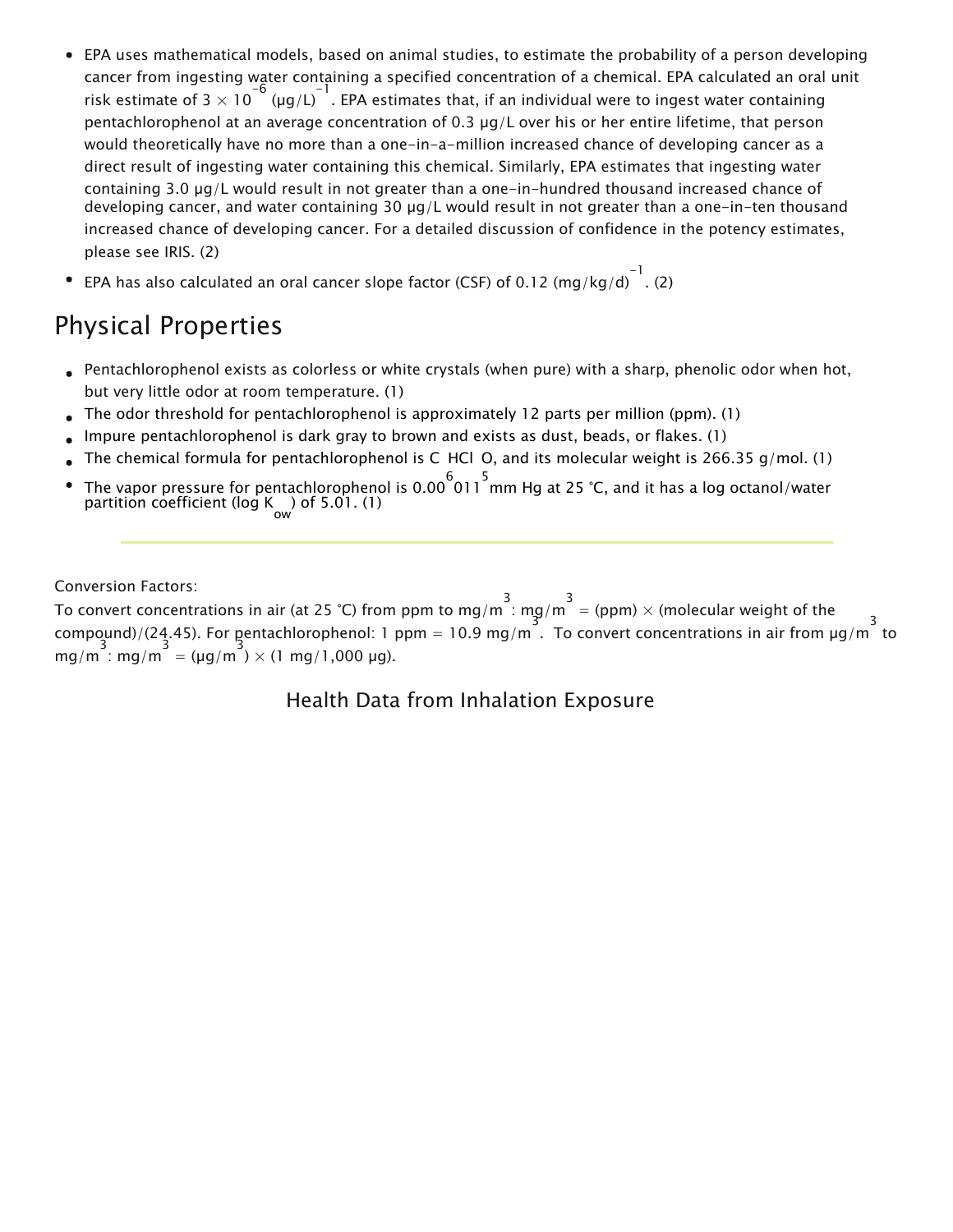

#### Pentachlorophenol

ACGIH TLV --American Conference of Governmental and Industrial Hygienists' threshold limit value expressed as a time-weighted average; the concentration of a substance to which most workers can be exposed without adverse effects.

LC 50 (Lethal Concentration 50 )--A calculated concentration of a chemical in air to which exposure for a specific length of time is expected to cause death in 50% of a defined experimental animal population.

NIOSH IDLH -- National Institute of Occupational Safety and Health's immediately dangerous to life or health concentration; NIOSH recommended exposure limit to ensure that a worker can escape from an exposure condition that is likely to cause death or immediate or delayed permanent adverse health effects or prevent escape from the environment.

NIOSH REL --NIOSH's recommended exposure limit; NIOSH-recommended exposure limit for an 8- or 10-h timeweighted-average exposure and/or ceiling.

OSHA PEL--Occupational Safety and Health Administration's permissible exposure limit expressed as a timeweighted average; the concentration of a substance to which most workers can be exposed without adverse effect averaged over a normal 8-h workday or a 40-h workweek.

The health and regulatory values cited in this factsheet were obtained in December 1999.

a Health numbers are toxicological numbers from animal testing or risk assessment values developed by EPA. b

 Regulatory numbers are values that have been incorporated in Government regulations, while advisory numbers are nonregulatory values provided by the Government or other groups as advice. OSHA numbers are regulatory, whereas NIOSH and ACGIH numbers are advisory.

# References

Summary created in April 1992, updated in January 2000